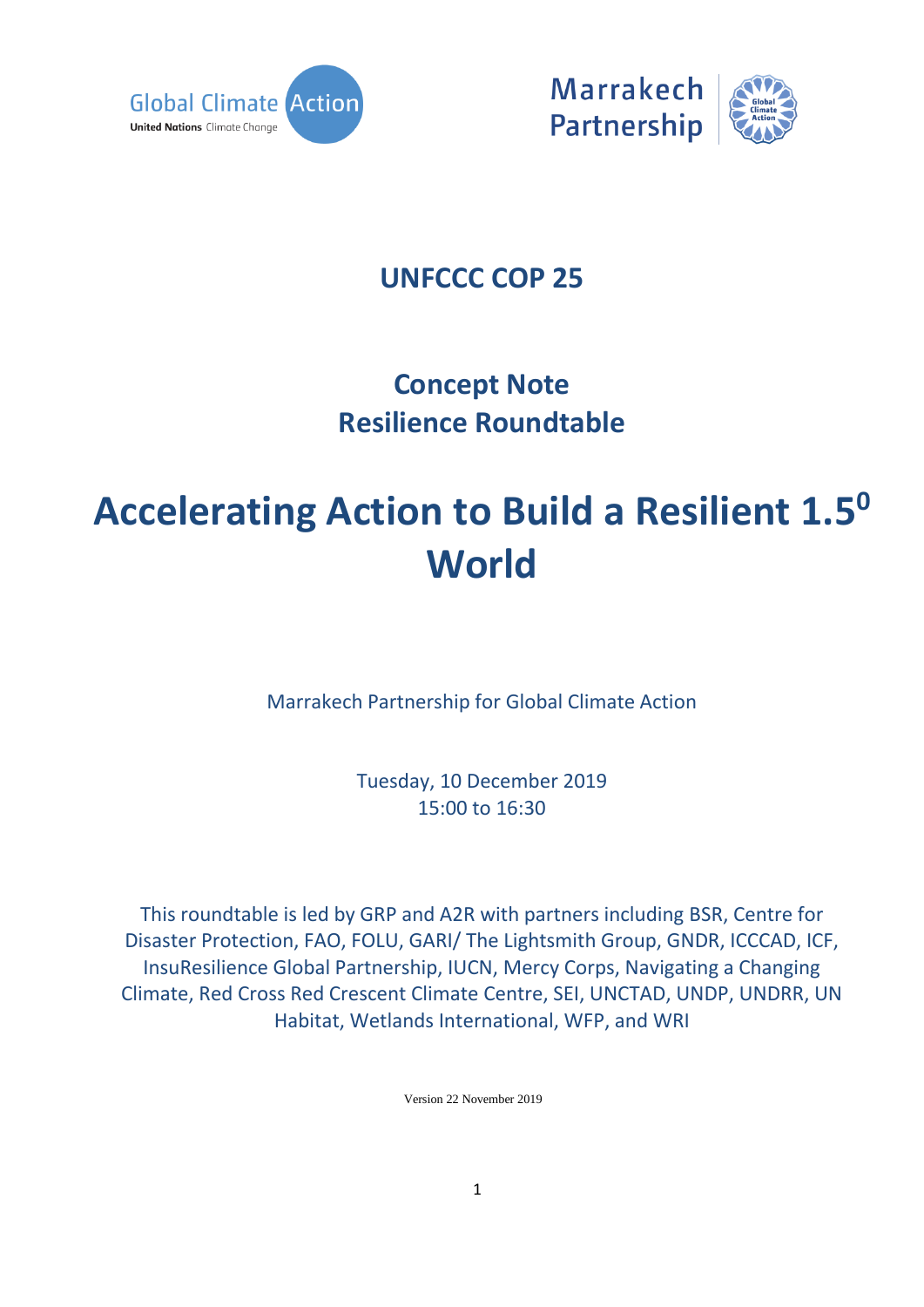



### **MPGCA: RESILIENCE ROUNDTABLE**

### **ACCELERATING ACTION TO BUILD A RESILIENT 1.5<sup>0</sup> WORLD**

#### **Description:**

We know that why action on resilience and adaption is essential. We know why this is urgent and where the facts speak for themselves. Without action, climate change is predicted to:

- Affect the poorest and vulnerable the most especially those living in least developed countries (LDCs) and small island developing states (SIDS).
- Reduce global agriculture yields up to 30 percent by 2050.
- Increase the number of people vulnerable to food insecurity by 189 million, a 20% increase compared with today.
- Increase the number of people who lack water<sup>1</sup> from 3.6 billion today to more than 5 billion by 2050.
- Force hundreds of millions of people in coastal cities from their homes, with a total cost to coastal urban areas of more than \$1 trillion each year by 2050.
- Place 100 million people at risk of being pushed into poverty 2030 and another 720 million by 2050.
- Increase the cost of climate-related disasters to about USD\$520 billion per annum with a total cost of USD\$2.7 trillion in total over the next 20 years.

This is why the [UN Climate Action Summit](https://www.un.org/en/climatechange/un-climate-summit-2019.shtml) (UNCAS) issued a [Call for Action on Adaptation and Resilience.](https://d1keuthy5s86c8.cloudfront.net/static/ems/upload/files/A_Call_for_Action_on_Adaptation_and_Resilience_.pdf) It is also clear that with action and investments into resilience many of these predicted impacts will not happen. Further these investments make economic sense. The [Global Commission on Adaptation](https://gca.org/global-commission-on-adaptation/report) estimated that investing USD1.8 trillion in adaptation and resilience from 2020 to 2030 has the potential to generate USD7.1 trillion in total global net benefits.

What we need now is to translate this awareness and attention into accelerated action, and identify the best pathways to achieve this change. We know the **"Why"** and we now need to focus on the "**How".**

This includes building momentum to advance the MPGCA Resilience and Adaptation Pathway whose headline milestones to be achieved by 2030 include:

- 1 billion people benefitting from expanding early warning systems in developing countries.
- 1 billion people supported by implementation of heatwave action plans in cities.
- 600 million urban slum dwellers are resilient and lifted out of poverty.
- 500 million vulnerable people covered against climate disasters by risk finance and insurance.
- 500 million coastal people benefit from financial and insurance products.
- 200 million smallholder farmers benefitting from adaptive/resilient technologies and practices.
- Agricultural supply chains worth USD50 billion annually are climate resilient.
- USD6 trillion per annum is invested in climate smart infrastructure (including the transport, energy and water sectors).

#### **Purpose and Objectives:**

l

The purpose of the roundtable is on *how to accelerate action and investment into transformative change so that those most affected by climate change*, especially people living in LDCs and SIDS, are able to thrive

 $<sup>1</sup>$  This is considered to be at least one month per year where water is insufficient.</sup>